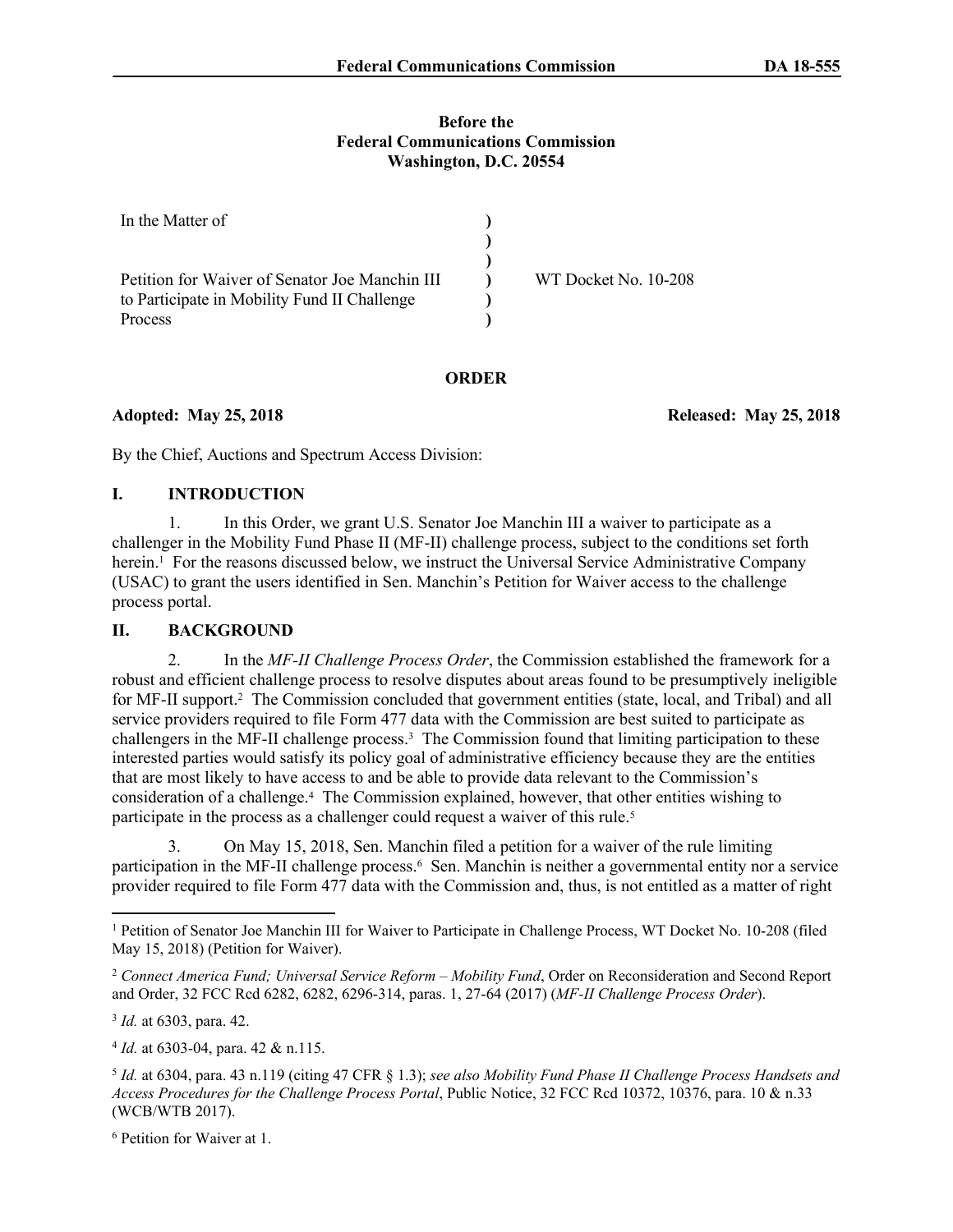to participate as a challenger.<sup>7</sup> He contends, however, that, as a U.S. Senator with a long record of engagement with MF-II, he qualifies for a rule waiver because he has a bona fide interest in the MF-II challenge process and a plausible ability to submit a valid challenge.<sup>8</sup> Sen. Manchin further requests that he be permitted to certify personally the challenge data on behalf of his office, consistent with the existing procedure for challengers that are government entities and do not have a qualified engineer available to certify their data.<sup>9</sup>

## **III. DISCUSSION**

4. The Commission may waive its rules and requirements where there is "good cause shown" to do so.<sup>10</sup> Good cause, in turn, may be found "where particular facts would make strict compliance inconsistent with the public interest."<sup>11</sup> A waiver is therefore "appropriate only if special circumstances warrant a deviation from the general rule and such deviation will serve the public interest." <sup>12</sup> For the rule limiting participation in the MF-II challenge process, the Commission anticipated that this good-cause standard would be met "in cases in which a[] . . . business demonstrates a bona fide interest in the challenge process and a plausible ability to submit a valid challenge."<sup>13</sup>

5. We conclude that there is good cause for granting the requested waiver. Sen. Manchin asserts he has a bona fide interest in the challenge process because the promotion of 4G LTE service throughout the state of West Virginia is an issue with which he has a long record of engagement.<sup>14</sup> He also states that he authored language in the Fiscal Year 2018 Omnibus Spending Bill (P.L. 115-141) to ensure that the FCC standardizes its collection of mobile wireless coverage data.<sup>15</sup> Sen. Manchin notes that, in the performance of his duties as a U.S. Senator, he has driven most of the road miles in West Virginia and has experienced the loss of broadband coverage along the way.<sup>16</sup>

6. Sen. Manchin also has a plausible ability to submit the data necessary to support a valid challenge.<sup>17</sup> Sen. Manchin has assigned an employee to review the technical requirements of the challenge process and this individual has demonstrated an understanding of the technical requirements, asking Commission staff a series of questions about the requirements. Sen. Manchin acknowledges that he must purchase an appropriate service plan and an approved handset from each unsubsidized service provider in the areas he wishes to challenge, and he states his intention to "submit detailed proof of lack of unsubsidized, qualified 4G LTE coverage through application-based tests conducted between the hours

<sup>11</sup> *NE Cellular Tel. Co. v. FCC*, 897 F.2d 1164, 1166 (D.C. Cir. 1990). In making this determination, the Commission may "take into account considerations of hardship, equity, or more effective implementation of overall policy." *WAIT Radio v. FCC*, 418 F.2d 1153, 1159 (D.C. Cir. 1969).

<sup>12</sup> *NE Cellular Tel. Co.*, 897 F.2d at 1166.

<sup>13</sup> *MF-II Challenge Process Order* at 6304, para. 43 & n.119; *see also Petition for Waiver of Kansas Farm Bureau to Participate in Mobility Fund II Challenge Process*, Order, DA 18-453, at 2-3, paras. 5-8 (WTB May 2, 2018) (granting waiver request to participate in the challenge process); *Petition for Waiver of Wireless Partners, LLC to Participate in Mobility Fund II Challenge Process*, Order, DA 18-318, at 2-3, paras. 5-6 (WTB Mar. 30, 2018) (same).

<sup>14</sup> Petition for Waiver at 1.

<sup>15</sup> *Id*. at 2*.*

<sup>16</sup> *Id*.

<sup>17</sup> *Id.*

<sup>7</sup> *Id.* at 1.

<sup>8</sup> *Id*. at 1-2.

<sup>9</sup> *Id*. at 2.

<sup>10</sup> 47 CFR § 1.3 ("Any provision of the rules may be waived by the [Commission](https://www.law.cornell.edu/definitions/index.php?width=840&height=800&iframe=true&def_id=a6297a35c9ac3fd0044718728be4adbe&term_occur=1&term_src=Title:47:Chapter:I:Subchapter:A:Part:1:Subpart:A:Subjgrp:147:1.3) on its own motion or on petition if good cause therefor is shown.").